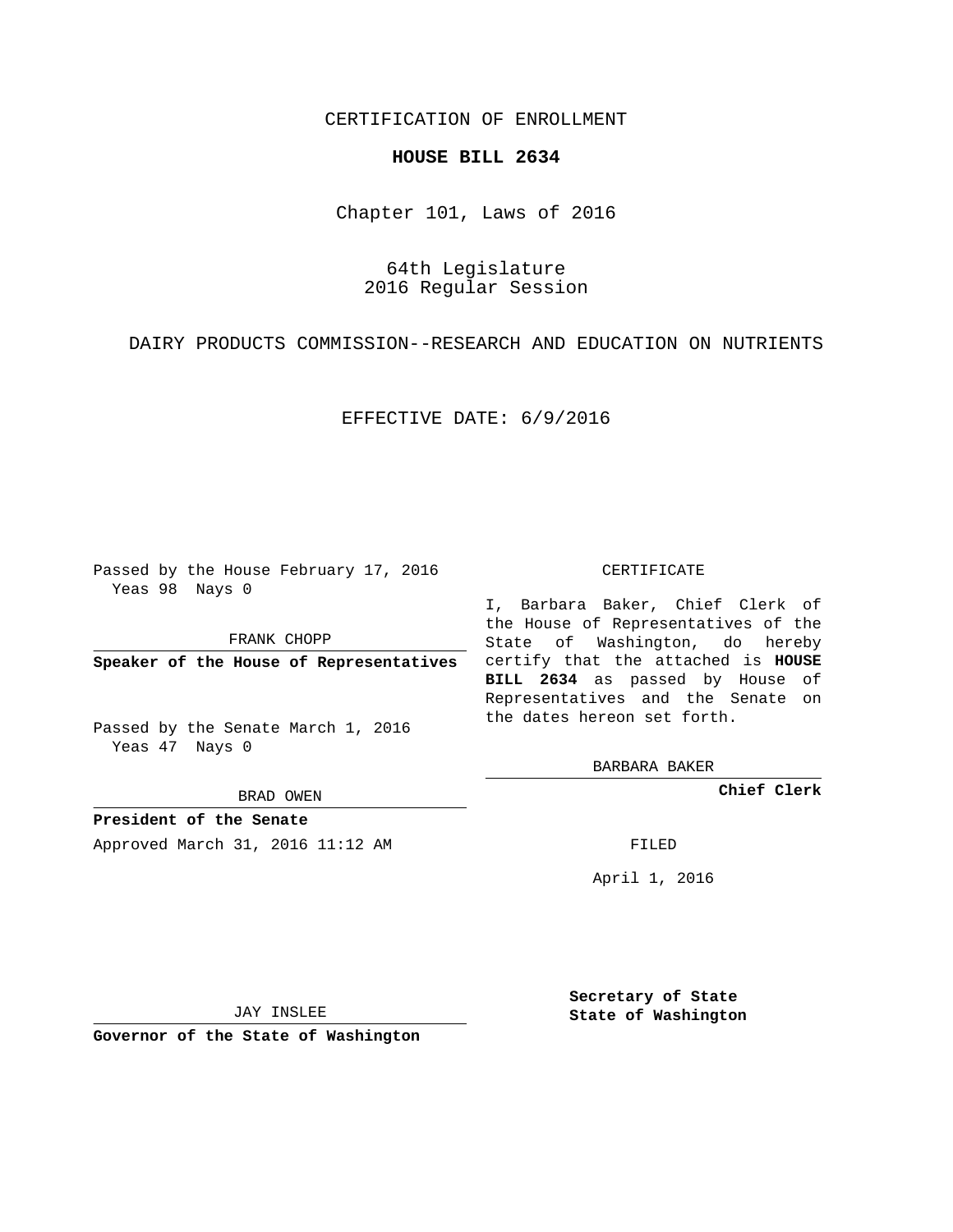## **HOUSE BILL 2634**

Passed Legislature - 2016 Regular Session

**State of Washington 64th Legislature 2016 Regular Session**

**By** Representatives Buys, Lytton, Dent, Blake, Stanford, and McBride; by request of Department of Agriculture

Read first time 01/18/16. Referred to Committee on Agriculture & Natural Resources.

 AN ACT Relating to modifying the powers and duties of the Washington dairy products commission to include research and education related to the economic uses of nutrients produced by dairy 4 farms; and amending RCW 15.44.060.

5 BE IT ENACTED BY THE LEGISLATURE OF THE STATE OF WASHINGTON:

6 **Sec. 1.** RCW 15.44.060 and 2010 c 8 s 6059 are each amended to 7 read as follows:

8 The commission shall have the power and duty to:

 (1) Elect a chair and such other officers as it deems advisable, and adopt, rescind, and amend rules, regulations, and orders for the exercise of its powers, which shall have the effect of law when not 12 inconsistent with existing laws;

13 (2) Administer and enforce the provisions of this chapter and 14 perform all acts and exercise all powers reasonably necessary to 15 effectuate the purpose hereof;

16 (3) Employ and discharge advertising counsel, advertising agents, 17 and such attorneys, agents, and employees as it deems necessary, and 18 prescribe their duties and powers and fix their compensation;

19 (4) Establish offices, incur expenses, enter into contracts, and 20 create such liabilities as are reasonable and proper for the proper 21 administration of this chapter;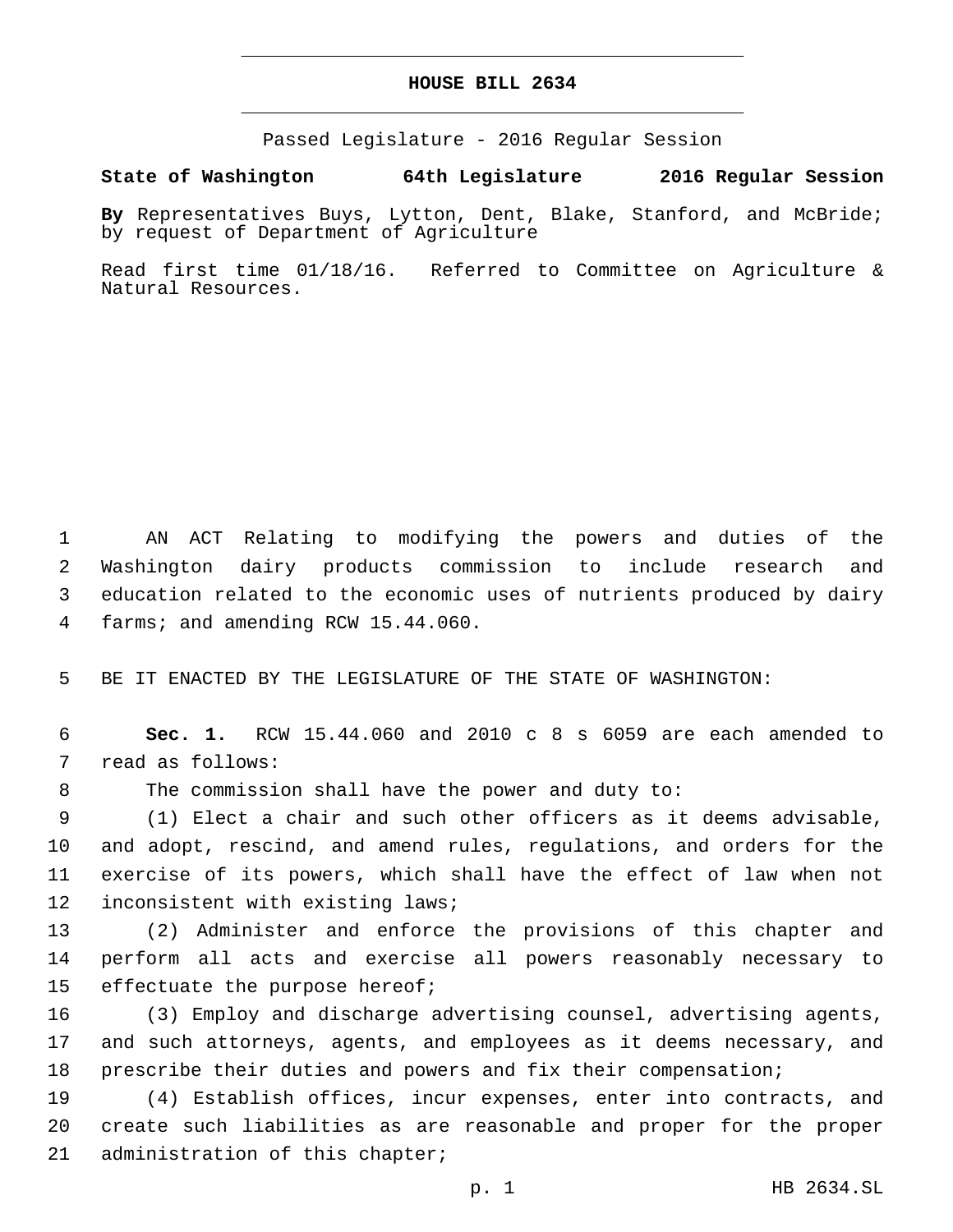(5) Investigate and prosecute violations of this chapter;

 (6) Conduct scientific research designed to improve milk production, quality, transportation, processing, and distribution and to develop and discover uses for products of milk and its 5 derivatives;

 (7) Make in its name such contracts and other agreements as are necessary to build demand and promote the sale of dairy products on 8 either a state, national, or foreign basis;

 (8) Keep accurate records of all its dealings, which shall be open to public inspection and audit by the regular agencies of the 11 state;

 (9) Conduct the necessary research to develop more efficient and equitable methods of marketing dairy products, and enter upon, singly or in participation with others, the promotion and development of 15 state, national, or foreign markets;

 (10) Participate in federal and state agency hearings, meetings, and other proceedings relating to the regulation of the production, manufacture, distribution, sale, or use of dairy products, to provide educational meetings and seminars for the dairy industry on such matters, and to expend commission funds for such activities;

 (11) Retain the services of private legal counsel to conduct legal actions, on behalf of the commission. The retention of a private attorney is subject to the review of the office of the 24 attorney general;

 (12) Work cooperatively with other local, state, and federal agencies, universities, and national organizations for the purposes 27 of this chapter;

 (13) Accept and expend or retain any gifts, bequests, contributions, or grants from private persons or private and public agencies to carry out the purposes of this chapter;

 (14) Engage in appropriate fund-raising activities for the purpose of supporting activities of the commission authorized by this 33 chapter;

 (15) Expend funds for commodity-related education, training, and 35 leadership programs as the commission deems appropriate; ((and))

 (16) Work cooperatively with nonprofit and other organizations to 37 carry out the purposes of this chapter; and

 (17) Conduct research and education related to economic uses of 39 nutrients produced by dairy farms.